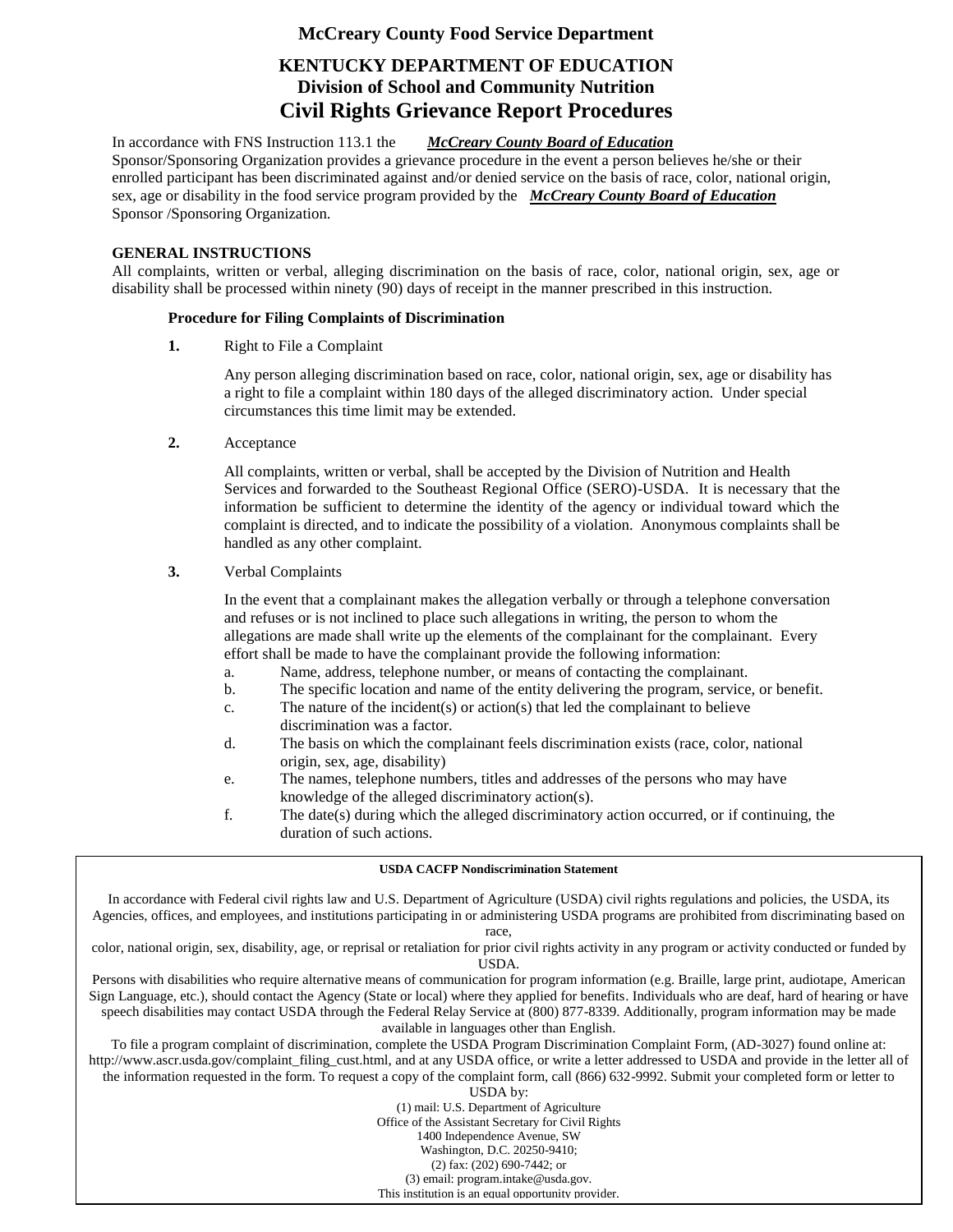Attachment 1

## **Civil Rights Grievance Report Form**

| Name    | Date              |
|---------|-------------------|
|         |                   |
| Address | <sup>o</sup> hone |

If your grievance concerns a discriminatory action due to race, color, national origin, sex, age, or disability, please be very specific and give full details, including the date(s) of the occurrence. Please include the names, telephone numbers, titles and addresses of the persons who may have knowledge of the alleged discriminatory action(s).

State the reason(s) you are filing this grievance report.

What response did you receive from the sponsor representative during the alleged occurrence?

\_\_\_\_\_\_\_\_\_\_\_\_\_\_\_\_\_\_\_\_\_\_\_\_\_\_\_\_\_\_\_\_\_\_\_\_\_\_\_\_\_\_\_\_\_\_\_\_\_\_ \_\_\_\_\_\_\_\_\_\_\_\_\_\_\_\_\_\_\_\_\_\_\_\_\_\_\_\_

What results are you seeking from this communication?

Signature of Complainant Date